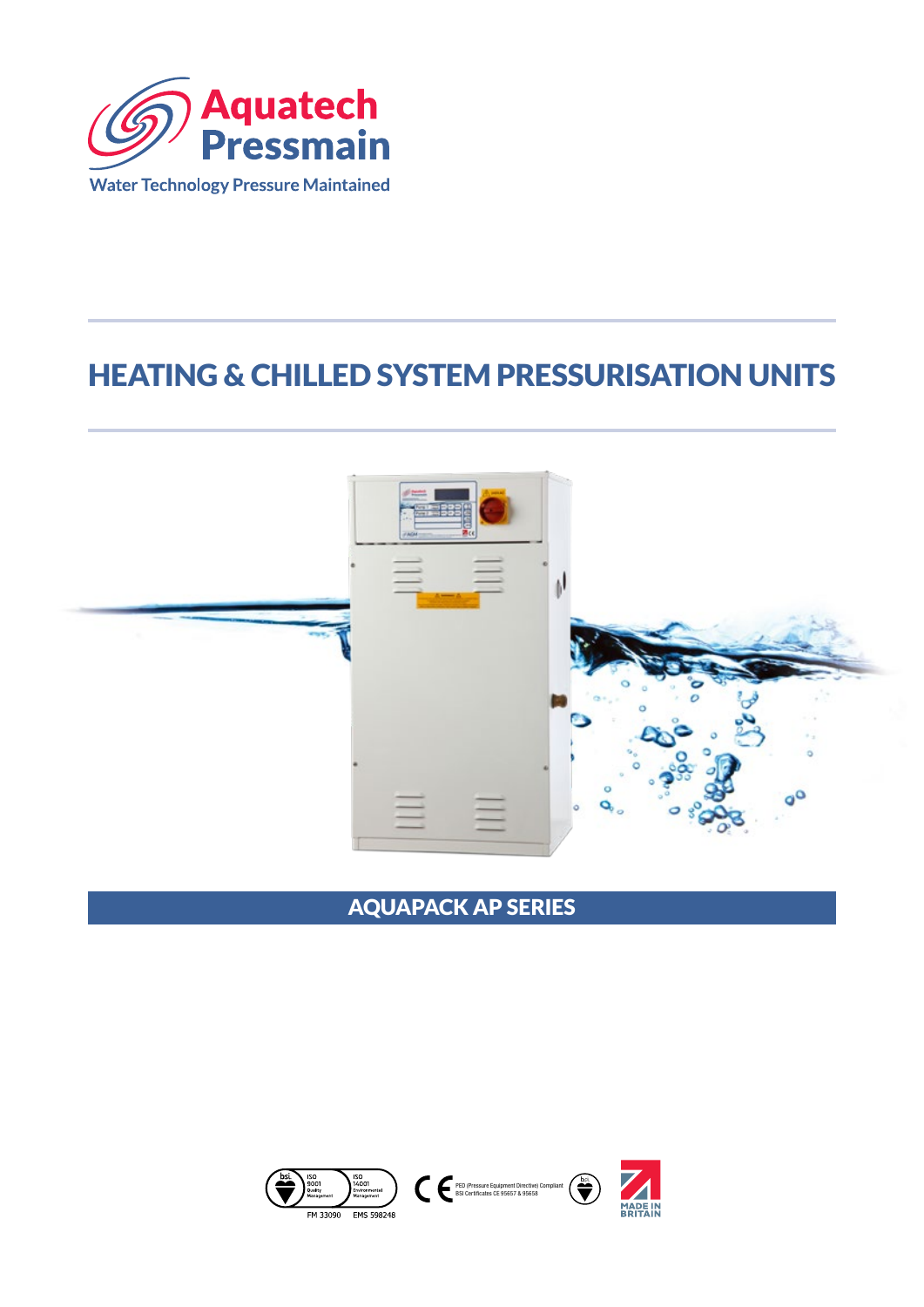# HEATING & CHILLED SYSTEM PRESSURISATION UNITS

### AQUAPACK AP SERIES TWIN PUMP PRESSURISATION UNIT with Microprocessor Control

### Standard Features

- Boiler ratings up to 5000kW @ 82°C
- System contents up to 50,000 litres
- Temperature range up to 120°C (when using intermediate cooling vessel)
- Cold fill pressure 0.8 bar to 3.5 bar (AP3) or 3.5 bar to 7.0 bar (AP7)
- Reliable 2020Plus Microprocessor/transducer control
- Boiler / Chiller safety interlock relay
- Audible alarm with mute & reset operates on high & low pressure
- Expansion vessels max working pressure 10 bar
- Twin pump models with duty/standby pumps & automatic alternation of duty pump to even wear
- All models are Enhanced and are fully compatible with Building Management Systems
- Fluid category 5 (water supply regulations 1999)
- Designed and built to latest CE requirements and in accordance with ISO9001
- Leak detection via frequency of starts alarm

### General

The Aquapack AP Series pressurisation unit is designed to maintain a minimum set pressure in a sealed heating or chilled water system. Once the system has been initially filled via an RPZ valve or quick filling loop, should the pressure fall below the cold fill pressure the unit operates automatically to restore that pressure. If high or low-pressure conditions should occur the boiler/ chiller operation can be interrupted via the volt-free contacts provided. The unit is used in conjunction with

a suitably sized expansion vessel from our Aquatank range of replaceable diaphragm vessels. All packaged equipment is manufactured in accordance with ISO9001 quality assurance procedures.

### Standard Specification

Aquatech Pressmain AP Series, heating or chilled water pressurisation unit. Suitable for cold fill pressures up to 3.5 bar/50psi AP3 and 7.0 bar/98psi with AP7 model. Controlled by Aquatech Pressmain 2020Plus micro-processor controller with pressure transducer for long-term reliability and accuracy, non-volatile EPROM memory and data logging function. Fully packaged unit incorporating; twin pressurisation pumps, auto change-over to even wear; Solid state pump drives with thermal overload protection; Automatic periodic pump pulsing to prevent pump seizure; Combined high/low system pressure cut-out relay volt-free contact; RS232 or 422/485 serial communications port; 18-litre mains water break-tank with 15mm float valve having a type AA air gap to Water Supply Regulations 1999; Fascia controls to provide indicating lights for each pump condition or status, run, hand, off, auto; "User friendly" Fascia keypad to enter & set operational parameters, reset alarm & mute; "Plain English" 2 Line LCD illuminated display.

Automatic cut-out and reset on tank low water level to prevent pump from dry running, 8 BMS Volt free relay connections, Fascia lights for pump tripped condition.

All controls contained within a powder coated sheet steel dust and damp proof enclosure to IP55.

#### Electrical Supply

Single Phase, 240 Volt AC, 50Hz, 7 Amp; Max power: 1.1kW. 3 phase, 60Hz options available on request.

## AP OPTIONS



### AP-DS Dual System Pressurisation Unit

As standard specification (above) but fitted with two sets of controls for operating two separate sealed systems. Each system is monitored and controlled independently with dedicated controls so each can have different working parameters while still utilising the dual pump arrangement.

Individual display and BMS monitoring are provided for each system.

### AP-DG Pressurisation Unit with Vacuum Degasser

As standard specification above with integrated active vacuum degassing.

Fully automatic with digital step control to remove dissolved gasses from the sealed system.

See back page for Model Guide.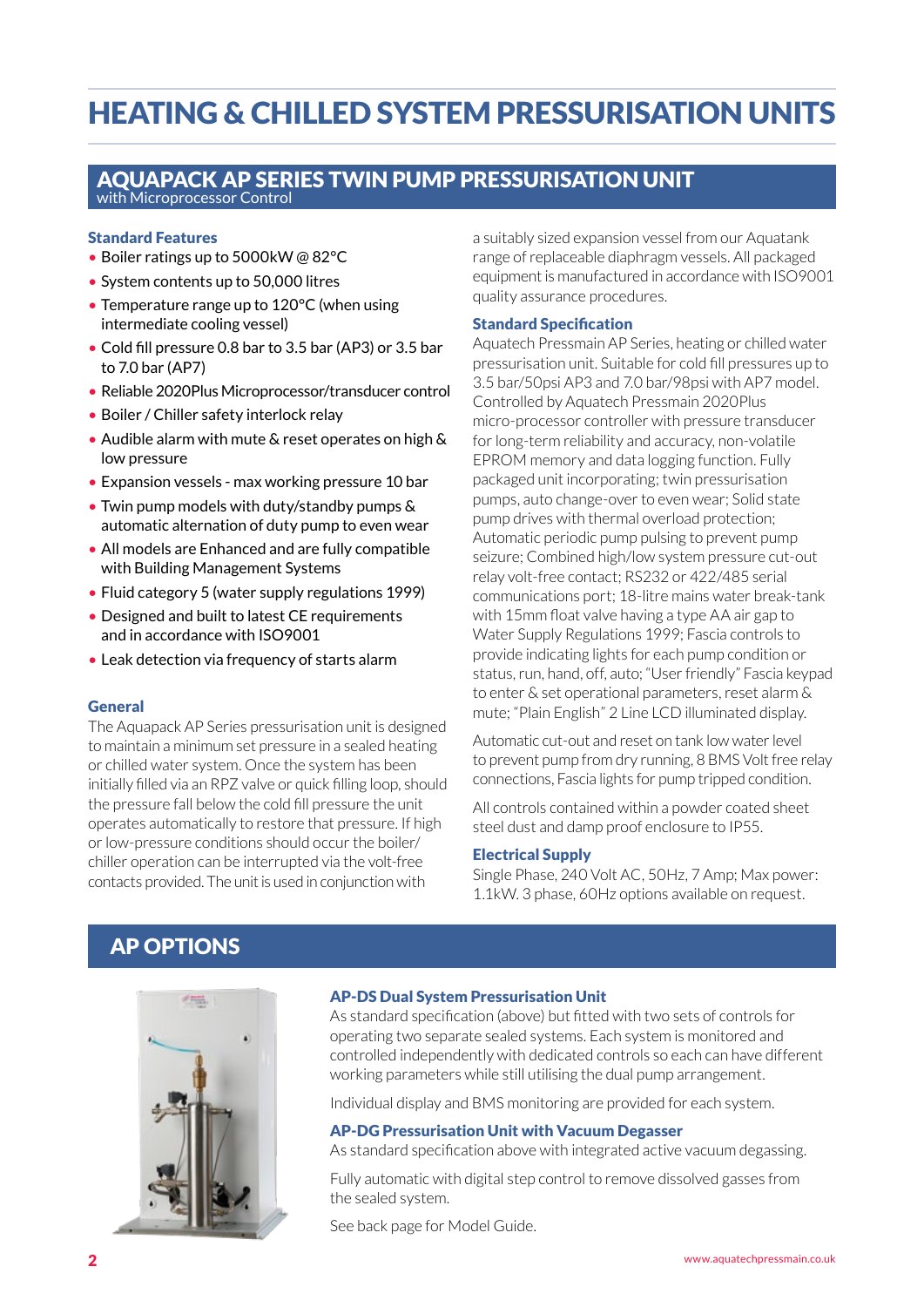# QUICK SELECTION GUIDE with example

| <b>Example</b> | 4 storey building with 400 kW boiler power running at a temperature of 80°C Flow and<br>70°C return. The plantroom is on the ground floor.                                                                                                                                                                                                                                               |
|----------------|------------------------------------------------------------------------------------------------------------------------------------------------------------------------------------------------------------------------------------------------------------------------------------------------------------------------------------------------------------------------------------------|
| From chart 1   | 'Superimposed' pressure at 80°C is 0.2 bar.                                                                                                                                                                                                                                                                                                                                              |
| From chart 2   | Static height is taken as 4 storeys at 3 metres per floor = $12$ metres = $1.2$ bar. Plus superimposed<br>pressure of 0.2 bar (from chart 1) equals 1.4 bar, which is our low pressure alarm point. Add 0.2<br>bar for support pump start, plus 0.2 bar for duty pump start, plus 0.2 bar for duty pump stop.<br>therefore cold fill pressure = $1.2 + 0.2 + 0.2 + 0.2 + 0.2 = 2.0$ bar. |
| From chart 3   | Cross reference 400 kW boiler power (assuming 10 litres per kW for system content)<br>with 2.0 bar cold fill pressure, gives pressurisation unit model.                                                                                                                                                                                                                                  |

From chart 4 Cross reference 400 kW with boiler flow temperature of 82°C gives expansion vessel size 500VR.

Model selected Aquapack AP3, complete with 500VR expansion vessel.

#### CHART 1 EXPANSION & SAFETY PARAMETERS FOR HEATING PRESSURISATION UNITS

|                                        | <b>FLOW</b><br><b>TEMPERATURE</b><br>$\circ$ C | <b>EXPANSION</b><br><b>PERCENTAGE</b><br>% | <b>SUPERIMPOSED</b><br><b>PRESSURE</b><br><b>BAR</b> |  |  |
|----------------------------------------|------------------------------------------------|--------------------------------------------|------------------------------------------------------|--|--|
| <b>LTHW</b>                            | 40                                             | 0.78                                       | 0.2                                                  |  |  |
|                                        | 50                                             | 1.21                                       | 0.2                                                  |  |  |
|                                        | 60                                             | 1.71                                       | 0.2                                                  |  |  |
|                                        | 70                                             | 2.28                                       | 0.2                                                  |  |  |
| *Example                               | 80                                             | 2.91                                       | 0.2                                                  |  |  |
|                                        | 90                                             | 3.60                                       | 0.2                                                  |  |  |
| <b>MTHW</b>                            | 100                                            | 4.35                                       | 0.3                                                  |  |  |
| *see                                   | 105                                            | 4.77                                       | 0.6                                                  |  |  |
| note                                   | 110                                            | 5.15                                       | 0.9                                                  |  |  |
| below                                  | 115                                            | 5.62                                       | 1.3                                                  |  |  |
|                                        | 120                                            | 6.01                                       | 1.7                                                  |  |  |
| *Must use intermediate cooling vessel. |                                                |                                            |                                                      |  |  |

Consult with Aquatech Pressmain Sales Office.



BOILER POWER IN kW BASED ON 10 l/kW @ 82°C

#### CHART 2 PRESSURE SETTINGS CHART FOR HEATING SYSTEM PRESSURISATION EQUIPMENT



### CHART 4

### EXPANSION VESSEL SELECTION

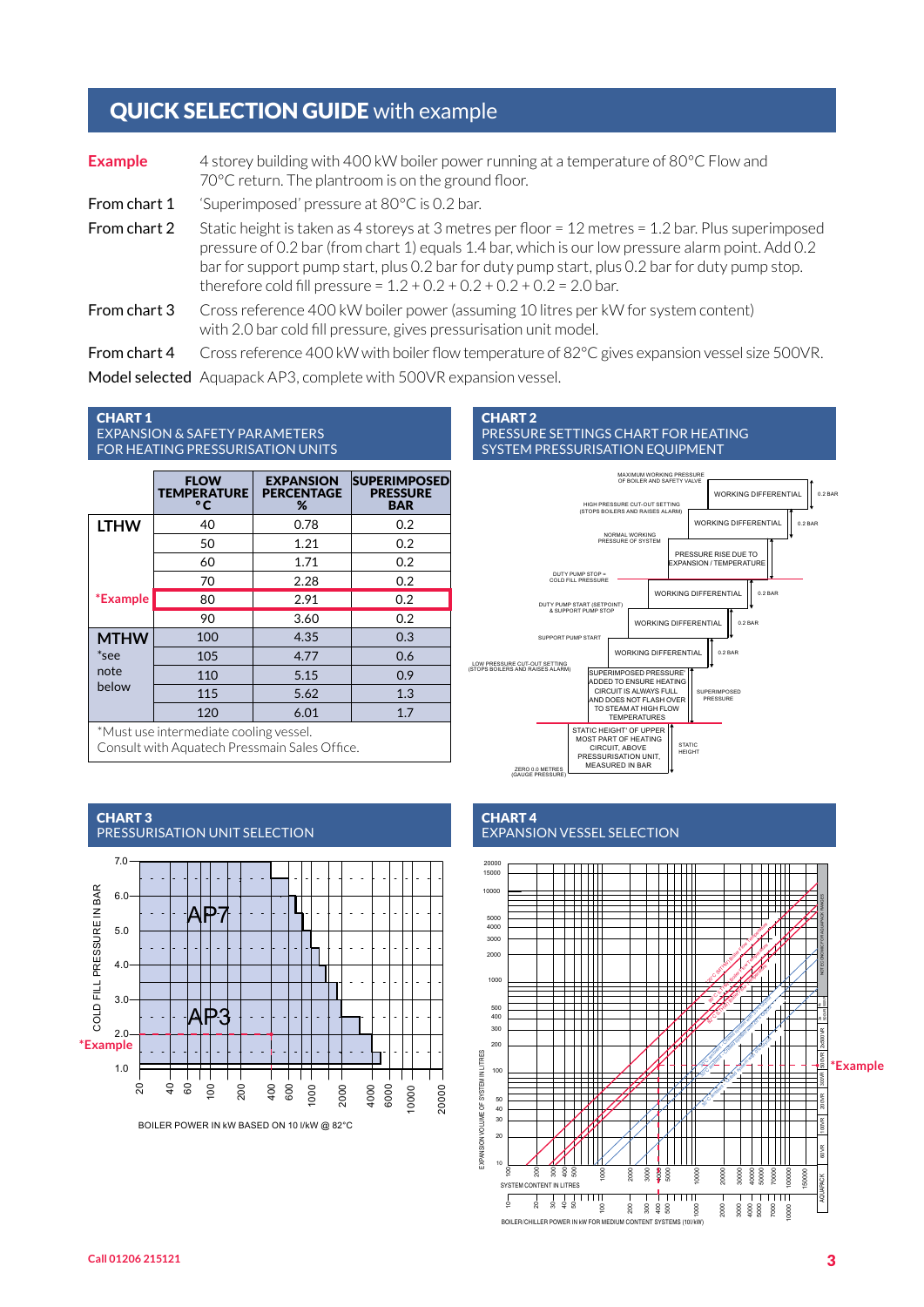# AP SERIES DIMENSIONS

1



 $2 \times 2$  3  $2 \times 2$  8  $2 \times 2$  9  $2 \times 2$  9  $2 \times 2$  9  $2 \times 2$  9  $2 \times 2$  9  $2 \times 2$  9  $2 \times 2$  9  $2 \times 2$  9  $2 \times 2$  9  $2 \times 2$  9  $2 \times 2$  9  $2 \times 2$  9  $2 \times 2$  9  $2 \times 2$  9  $2 \times 2$  9  $2 \times 2$  9  $2 \times 2$  9  $2 \times 2$  9  $2 \times 2$  9  $2 \times 2$  9

 $\mathcal{A} = \{A, B, C, D, \ldots, C, D, \ldots, C, D, \ldots, C, D, \ldots, C, D, \ldots, C, D, \ldots, C, D, \ldots, C, D, \ldots, C, D, \ldots, C, D, \ldots, C, D, \ldots, C, D, \ldots, C, D, \ldots, C, D, \ldots, C, D, \ldots, C, D, \ldots, C, D, \ldots, C, D, \ldots, C, D, \ldots, C, D, \ldots, C, D, \ldots, C, D, \ldots, C, D, \ldots, C, D, \ldots, C, D, \ldots, C, D, \ldots$ 

Alternate inlet/outlet positions must be requested at time of order. Extra cost may apply. For AP-DG versions this dimension is 600mm. All dimensions in mm unless otherwise stated. **AquaTech**

### Leaders in the design, manufacture and assembly of packaged fluid pumping equipment and controls for Cold water supply, Fighting, Fighting, Fighting, Pressurisation units, Tank monitors fighting, Tank monitors in the desig <u>.</u><br>Manchester and in the Separation of the Separation of the Separation of the Separation of the Separation of the



# WORK REQUIRED ON SITE

Bolt unit to plinth or wall.

Connect ½" BSP (15mm) mains water supply. Provide and fit ¾" BSP (22mm) overflow pipe from break tank to suitable drain.

Wire single phase control supply onto terminals while shighe phase sond or suppry once communistic provided and boiler/chiller thermostat control circuits AP CABINET MANCHESTER CONTROLLED TO A CONTROL THE CONTROL OF THE CONTROL OF THE CONTROL OF THE CONTROL OF THE CONTROL OF THE CONTROL OF THE CONTROL OF THE CONTROL OF THE CONTROL OF THE CONTROL OF THE CONTROL OF THE CONTROL

> Connect Aquapack unit to system as installation instructions.

AP Cabinet Sales Drawing

10

 $A_{\rm{max}}$  is part of the AGM. Plc Group of the AGM.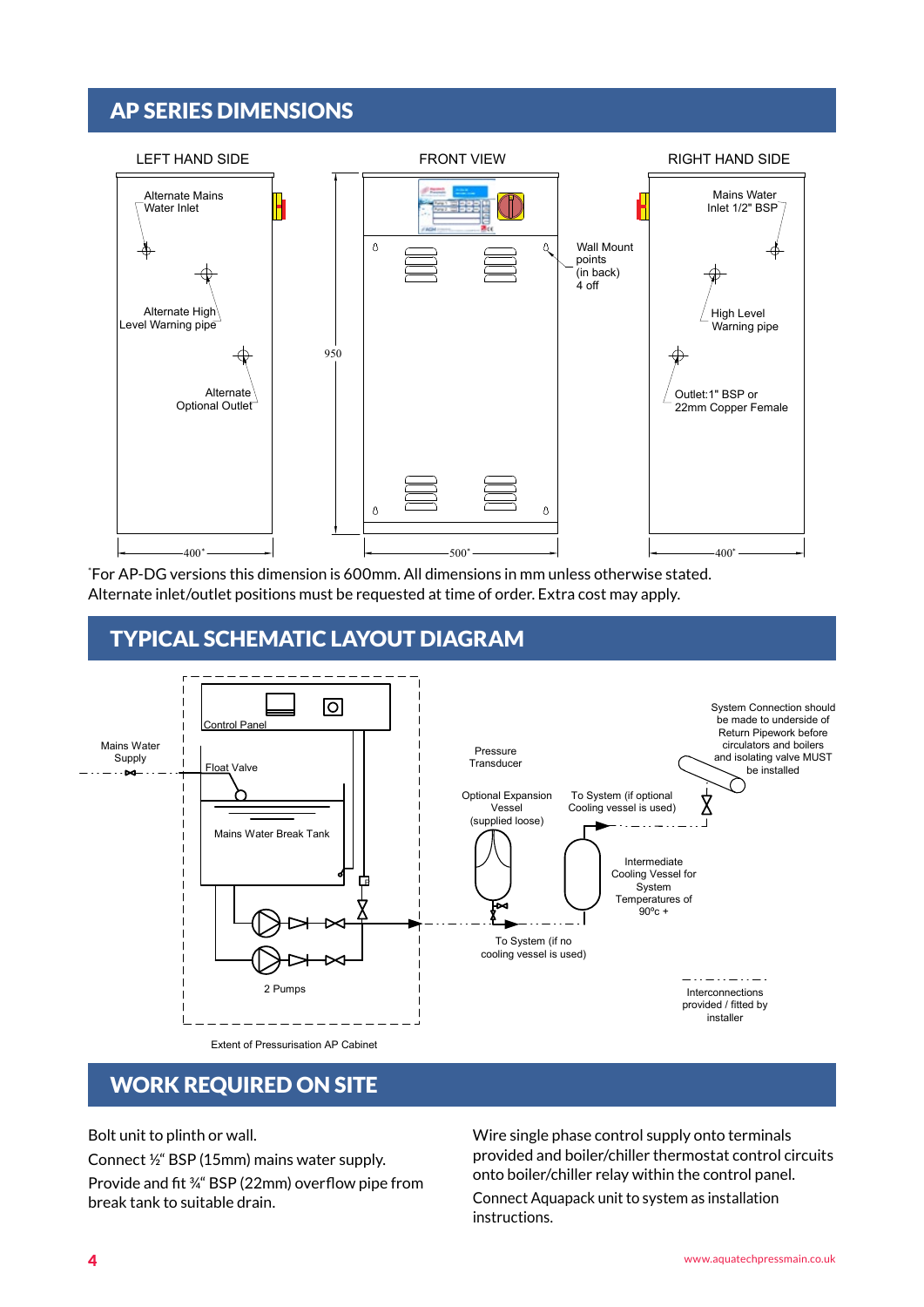# FASCIA DISPLAYS & BMS OUTPUTS

### Operational Data Display

System Pressure System Status Including Warnings Alarms With Type of Fault Pump/s Tripped Transducer Fault Boiler/s Cut-out High and low tank level

### Information Displays

Hours Run for Each Pump Hours Elapsed Since Last Service Parameter Settings Display High Pressure Cut-out Setting Pump Stop (Cold Fill Pressure) Low Pressure Cut-out Setting Support Pump Delay Time

### \*Warning Displays

High Pressure Approach Low Pressure Approach Servicing Reminder

### BMS Volt Free Relay Connections

High System Pressure Low System Pressure Low/High Water Level Excessive Frequency of Start/Demand Pump Tripped/Failed Transducer Fault Common Warning Signal for all Warning Displays\* Boiler/Chiller Cut-out



### ELECTRICAL CONNECTIONS